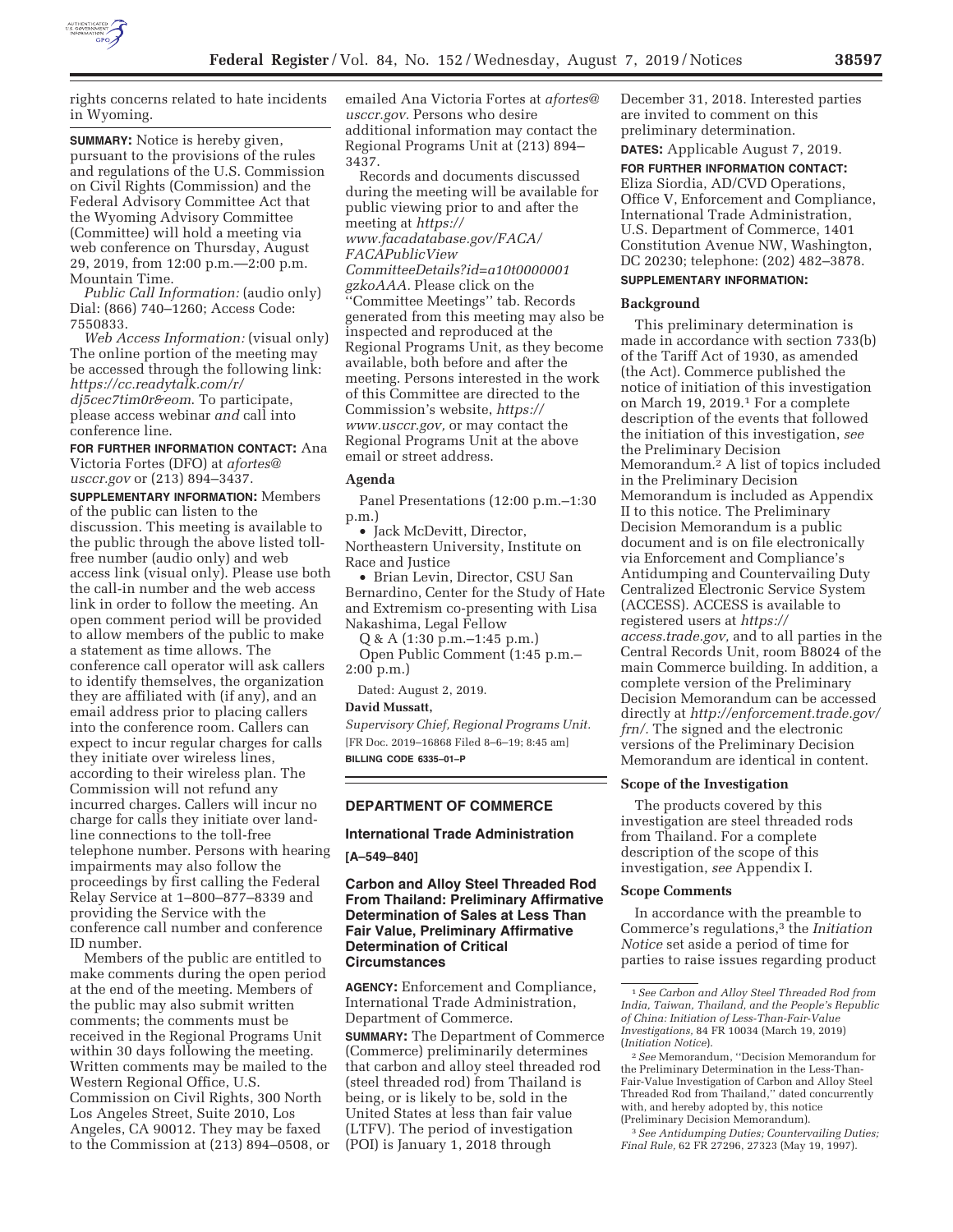coverage (*i.e.,* scope).4 Certain interested parties commented on the scope of the investigation as it appeared in the *Initiation Notice.* For a summary of the product coverage comments and rebuttal responses submitted to the record for this preliminary determination, and accompanying discussion and analysis of all comments timely received, *see* the Preliminary Scope Decision Memorandum.5 Commerce is preliminarily modifying the scope language as it appeared in the *Initiation Notice. See* the revised scope in Appendix I to this notice.

#### **Methodology**

Commerce is conducting this investigation in accordance with section 731 of the Act. Pursuant to section 776(a) and (b) of the Act, Commerce has preliminarily relied upon facts otherwise available, with adverse inferences, for the mandatory respondent, Tycoons Worldwide Group (Thailand) Co. Ltd. (Tycoons), because this respondent did not timely respond to Commerce's antidumping duty questionnaire. For a full description of the methodology underlying the preliminary determination, *see* the Preliminary Decision Memorandum.

# **Preliminary Affirmative Determination of Critical Circumstances**

In accordance with section 733(e) of the Act and 19 CFR 351.206, Commerce preliminarily finds that critical circumstances exist for Tycoons, and for all other producers and exporters. For a full description of the methodology and results of Commerce's critical circumstances analysis, *see* the Preliminary Decision Memorandum.

#### **All-Others Rate**

Sections 733(d)(1)(ii) and 735(c)(5)(A) of the Act provide that in the preliminary determination Commerce shall determine an estimated all-others rate for all exporters and producers not individually examined. This rate shall be an amount equal to the weighted average of the estimated weightedaverage dumping margins established for exporters and producers individually investigated, excluding any zero and *de minimis* margins, and any margins determined entirely under section 776 of the Act. We cannot apply the methodology described in section 735(c)(5)(A) of the Act to calculate the all-others rate because the sole margin

in this preliminary determination was derived pursuant to section 776 of the Act. In cases where no weighted-average dumping margin other than margins that are zero, *de minimis,* or those determined entirely under section 776 of the Act has been established for individually examined entities, in accordance with section 735(c)(5)(B) of the Act, Commerce averages the margins calculated by the petitioners in the petition and applies the result to all other entities not individually examined.<sup>6</sup>

In the Petition, the petitioner calculated only one margin.7 Therefore, we assigned as the all-others rate the only margin in the Petition, which is 20.83 percent.8

## **Preliminary Determination**

Commerce preliminarily determines that the following estimated weightedaverage dumping margin exists during the period January 1, 2018 through December 31, 2018:

| Exporter/producer                                                  | Estimated<br>weighted-<br>average<br>dumping<br>margin<br>(percent) |
|--------------------------------------------------------------------|---------------------------------------------------------------------|
| <b>Tycoons Worldwide Group</b><br>(Thailand) Co. Ltd<br>All Others | 20.83<br>20.83                                                      |

# **Suspension of Liquidation**

In accordance with section  $733(d)(2)$ of the Act, Commerce will direct U.S. Customs and Border Protection (CBP) to suspend liquidation of entries of subject merchandise, as described in Appendix I, entered, or withdrawn from warehouse, for consumption on or after the date of publication of this notice in the **Federal Register**. Further, pursuant to section  $733(d)(1)(B)$  of the Act and 19 CFR 351.205(d), Commerce will instruct CBP to require a cash deposit equal to

7*See* Petitioner's Letter, ''Petitions for the Imposition of Antidumping and Countervailing Duties: Carbon and Alloy Steel Threaded Rod from the People's Republic of China, India, Taiwan, and Thailand,'' dated February 21, 2019 (the Petition).

8*See Notice of Preliminary Determination of Sales at Less Than Fair Value and Postponement of Final Determination: Purified Carboxymethylcellulose from Sweden,* 69 FR 77213, 77215–16 (December 27, 2004), unchanged in *Notice of Final Determination of Sales at Less Than Fair Value: Purified Carboxymethylcellulose from Sweden,* 70 FR 28278 (May 17, 2005).

the estimated weighted-average dumping margin or the estimated allothers rate, as follows: (1) The cash deposit rate for the respondent listed above will be equal to the companyspecific estimated weighted-average dumping margins determined in this preliminary determination; (2) if the exporter is not a respondent identified above, but the producer is, then the cash deposit rate will be equal to the company-specific estimated weightedaverage dumping margin established for that producer of the subject merchandise; and (3) the cash deposit rate for all other producers and exporters will be equal to the all-others estimated weighted-average dumping margin.

Section 733(e)(2) of the Act provides that, given an affirmative determination of critical circumstances, any suspension of liquidation shall apply to unliquidated entries of subject merchandise entered, or withdrawn from warehouse, for consumption on or after the later of (a) the date which is 90 days before the date on which the suspension of liquidation was first ordered, or (b) the date on which notice of initiation of the investigation was published. Commerce preliminarily finds that critical circumstances exist for imports of subject merchandise produced or exported by Tycoons and all others. In accordance with section 733(e)(2)(A) of the Act, the suspension of liquidation shall apply to unliquidated entries of shipments of subject merchandise from the producer(s) or exporter(s) identified in this paragraph that were entered, or withdrawn from warehouse, for consumption on or after the date which is 90 days before the publication of this notice.

## **Disclosure**

Normally, Commerce discloses to interested parties the calculations performed in connection with a preliminary determination within five days of any public announcement or, if there is no public announcement, within five days of the date of publication of the notice of preliminary determination in the **Federal Register**, in accordance with 19 CFR 351.224(b). However, because Commerce preliminarily applied AFA to the individually examined company, Tycoons, in this investigation, in accordance with section 776 of the Act, and the applied AFA rate is based solely on the petition, there are no calculations to disclose.

<sup>4</sup>*See Initiation Notic*e.

<sup>5</sup>*See* Memorandum, ''Carbon and Alloy Steel Threaded Rod from India, Taiwan, Thailand, and the People's Republic of China: Scope Comments Decision Memorandum for the Preliminary Determinations,'' dated July 22, 2019.

<sup>6</sup>*See Notice of Preliminary Determination of Sales at Less Than Fair Value: Sodium Nitrite from the Federal Republic of Germany,* 73 FR 21909, 21912 (April 23, 2008), unchanged in *Notice of Final Determination of Sales at Less Than Fair Value: Sodium Nitrite from the Federal Republic of Germany,* 73 FR 38986, 38987 (July 8, 2008), and accompanying Issues and Decision Memorandum at Comment 2.